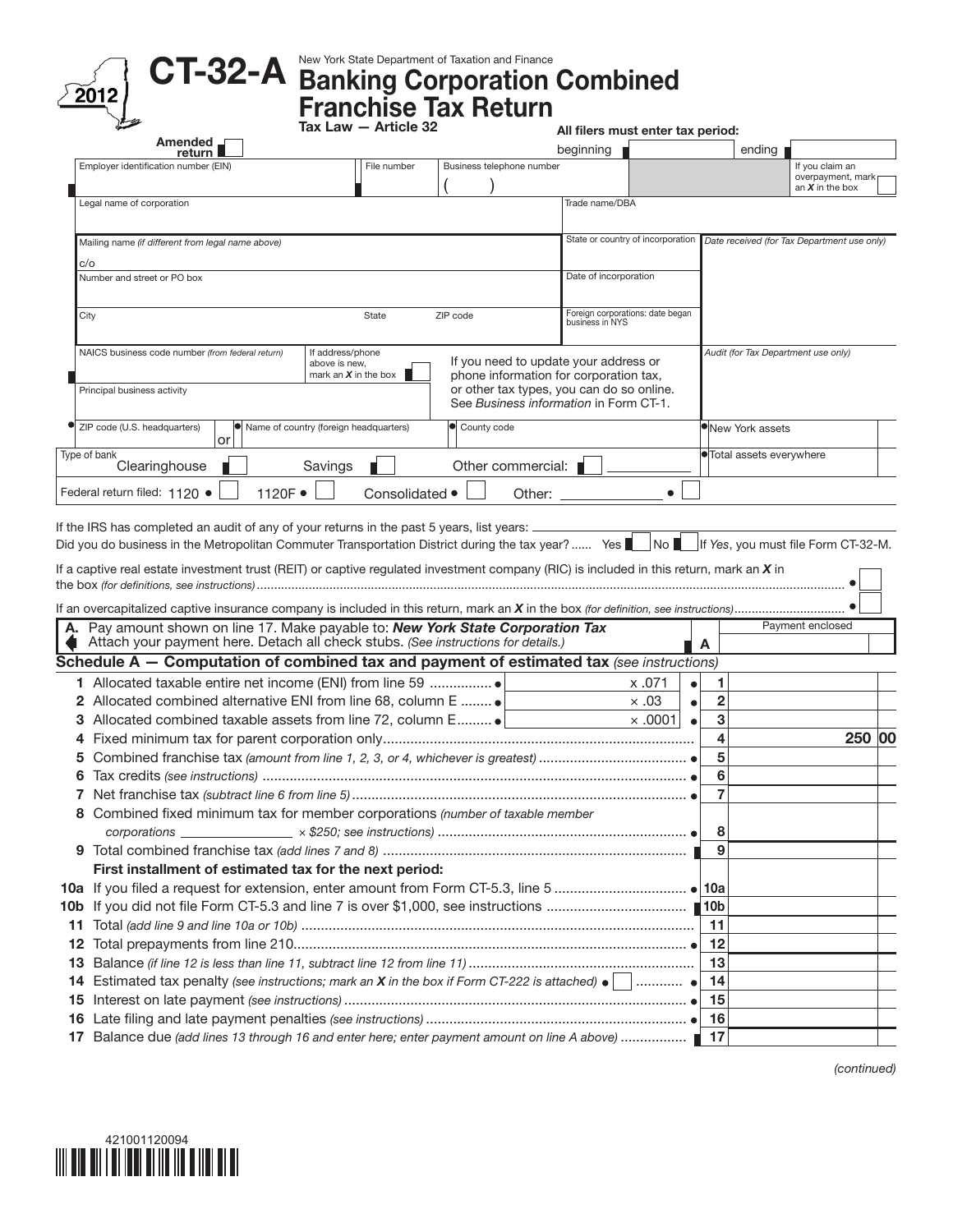|                  | Legal name of corporation                                                                                                                            | Employer identification number |    |           |
|------------------|------------------------------------------------------------------------------------------------------------------------------------------------------|--------------------------------|----|-----------|
|                  |                                                                                                                                                      |                                | 18 |           |
|                  |                                                                                                                                                      |                                |    |           |
|                  |                                                                                                                                                      |                                |    |           |
| 20               |                                                                                                                                                      |                                | 21 |           |
|                  |                                                                                                                                                      |                                |    |           |
|                  |                                                                                                                                                      |                                |    |           |
|                  |                                                                                                                                                      |                                |    |           |
|                  |                                                                                                                                                      |                                |    | $\%$      |
|                  | <b>Schedule B - Computation and allocation of ENI</b> (see instructions)                                                                             |                                |    |           |
|                  | 24 FTI before net operating loss (NOL) and special deductions (include disallowed dividends paid deduction: $\bullet$                                |                                |    | $\vert$ ) |
| <b>Additions</b> |                                                                                                                                                      |                                |    |           |
|                  |                                                                                                                                                      |                                |    |           |
|                  |                                                                                                                                                      |                                |    |           |
| 27               |                                                                                                                                                      |                                |    |           |
| 28               |                                                                                                                                                      |                                |    |           |
|                  |                                                                                                                                                      |                                |    |           |
| 30               |                                                                                                                                                      |                                |    |           |
| 31               |                                                                                                                                                      |                                |    |           |
|                  |                                                                                                                                                      |                                |    |           |
|                  |                                                                                                                                                      |                                |    |           |
| 34               |                                                                                                                                                      |                                |    |           |
| 35               |                                                                                                                                                      |                                |    |           |
| 36               | Other additions (attach list; see instructions) • IRC section 199 deduction:                                                                         |                                |    |           |
|                  |                                                                                                                                                      |                                |    |           |
|                  | <b>Subtractions</b>                                                                                                                                  |                                |    |           |
|                  |                                                                                                                                                      |                                |    |           |
|                  | 39 Enter total amount of allowable New York depreciation from Form CT-399 and, if applicable, line 189 (see instructions)                            |                                |    |           |
| 40               |                                                                                                                                                      |                                |    |           |
|                  |                                                                                                                                                      |                                |    |           |
| 42               |                                                                                                                                                      |                                |    |           |
|                  |                                                                                                                                                      |                                |    |           |
|                  |                                                                                                                                                      |                                |    |           |
|                  |                                                                                                                                                      |                                |    |           |
|                  |                                                                                                                                                      |                                |    |           |
|                  |                                                                                                                                                      |                                |    |           |
|                  | Interest income on obligations of New York State, its political subdivisions, and the United States × 221/2% (.225) (see instructions) (attach list) |                                |    |           |
| 49               |                                                                                                                                                      |                                |    |           |
| 50               |                                                                                                                                                      |                                |    |           |
| 51               |                                                                                                                                                      |                                |    |           |
| 52               |                                                                                                                                                      |                                |    |           |
| 53               |                                                                                                                                                      |                                |    |           |
| 54               |                                                                                                                                                      |                                |    |           |
| 55               |                                                                                                                                                      |                                |    |           |
| 56               |                                                                                                                                                      |                                |    |           |
| 57а              |                                                                                                                                                      |                                |    |           |
|                  | 57b Allocated ENI (multiply line 57a by                                                                                                              |                                |    |           |
| 58               |                                                                                                                                                      |                                |    |           |
|                  |                                                                                                                                                      |                                |    |           |

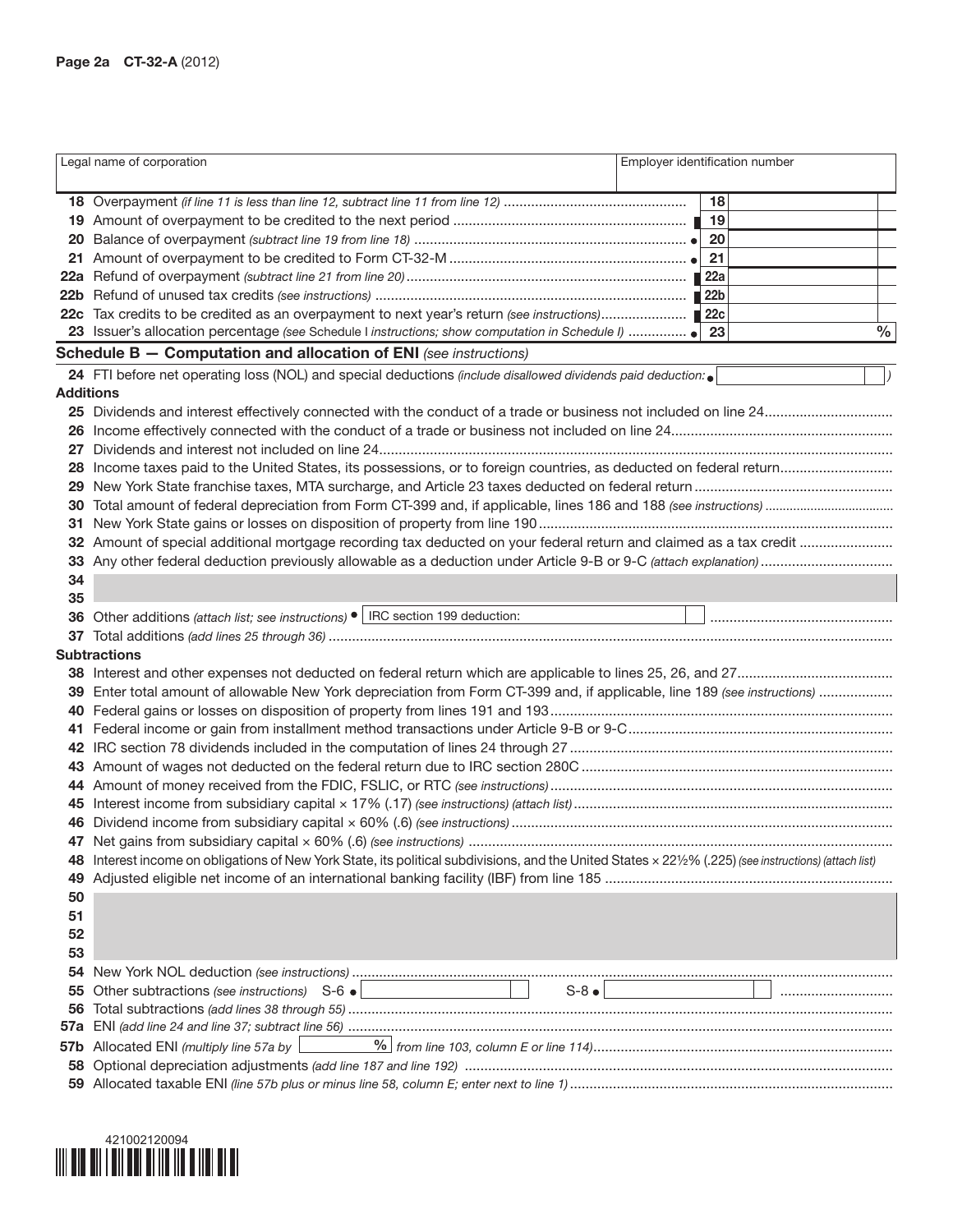

|          | $A$<br>Parent<br>corporation | <b>B</b><br>Total from<br>member corporations  | $\begin{array}{c} \textbf{C} \\ \text{Subtotal} \\ \text{(column A + column B)} \end{array}$ | <b>D</b><br>Intercorporate<br>eliminations | E<br>Combined totals<br>(column C - column D) |
|----------|------------------------------|------------------------------------------------|----------------------------------------------------------------------------------------------|--------------------------------------------|-----------------------------------------------|
| $18$     |                              |                                                |                                                                                              |                                            |                                               |
| 19       |                              |                                                |                                                                                              |                                            |                                               |
| $20\,$   |                              |                                                |                                                                                              |                                            |                                               |
| 21       |                              |                                                |                                                                                              |                                            |                                               |
| 22a      |                              |                                                |                                                                                              |                                            |                                               |
| 22b      |                              |                                                |                                                                                              |                                            |                                               |
| 22c      |                              |                                                |                                                                                              |                                            |                                               |
| 23       |                              | Schedule B - Computation and allocation of ENI |                                                                                              |                                            |                                               |
| 24       |                              |                                                |                                                                                              |                                            | 24                                            |
|          | <b>Additions</b>             |                                                |                                                                                              |                                            |                                               |
| 25       |                              |                                                |                                                                                              |                                            | 25                                            |
| 26       |                              |                                                |                                                                                              |                                            | 26                                            |
| 27       |                              |                                                |                                                                                              |                                            | $27^{\circ}$                                  |
| 28       |                              |                                                |                                                                                              |                                            | 28                                            |
| 29       |                              |                                                |                                                                                              |                                            | 29                                            |
| 30       |                              |                                                |                                                                                              |                                            | 30                                            |
| 31       |                              |                                                |                                                                                              |                                            | 31                                            |
| 32       |                              |                                                |                                                                                              |                                            | 32                                            |
| 33       |                              |                                                |                                                                                              |                                            | $33$ <sup><math>\degree</math></sup>          |
| 34       |                              |                                                |                                                                                              |                                            |                                               |
| 35       |                              |                                                |                                                                                              |                                            |                                               |
| 36       |                              |                                                |                                                                                              |                                            | $36$ <sup><math>\bullet</math></sup>          |
| 37       |                              |                                                |                                                                                              |                                            | 37                                            |
|          | <b>Subtractions</b>          |                                                |                                                                                              |                                            |                                               |
| 38       |                              |                                                |                                                                                              |                                            | 38                                            |
| 39       |                              |                                                |                                                                                              |                                            | $39$ <sup><math>\degree</math></sup>          |
| 40       |                              |                                                |                                                                                              |                                            | 40                                            |
| 41       |                              |                                                |                                                                                              |                                            | 41                                            |
| 42       |                              |                                                |                                                                                              |                                            | 42                                            |
| 43       |                              |                                                |                                                                                              |                                            | 43                                            |
| 44       |                              |                                                |                                                                                              |                                            | 44                                            |
| 45       |                              |                                                |                                                                                              |                                            | $45$ <sup><math>\bullet</math></sup>          |
| 46       |                              |                                                |                                                                                              |                                            | 46                                            |
| 47       |                              |                                                |                                                                                              |                                            | $47^{\circ}$                                  |
| 48<br>49 |                              |                                                |                                                                                              |                                            | 48<br>49                                      |
| 50       |                              |                                                |                                                                                              |                                            |                                               |
| 51       |                              |                                                |                                                                                              |                                            |                                               |
| 52       |                              |                                                |                                                                                              |                                            |                                               |
| 53       |                              |                                                |                                                                                              |                                            |                                               |
| 54       |                              |                                                |                                                                                              |                                            | 54                                            |
| 55       |                              |                                                |                                                                                              |                                            | $55^{\circ}$                                  |
| 56       |                              |                                                |                                                                                              |                                            | 56                                            |
| 57a      |                              |                                                |                                                                                              |                                            | 57a                                           |
| 57b      |                              |                                                |                                                                                              |                                            | 57b                                           |
| 58       |                              |                                                |                                                                                              |                                            | 58                                            |
| 59       |                              |                                                |                                                                                              |                                            | 59                                            |

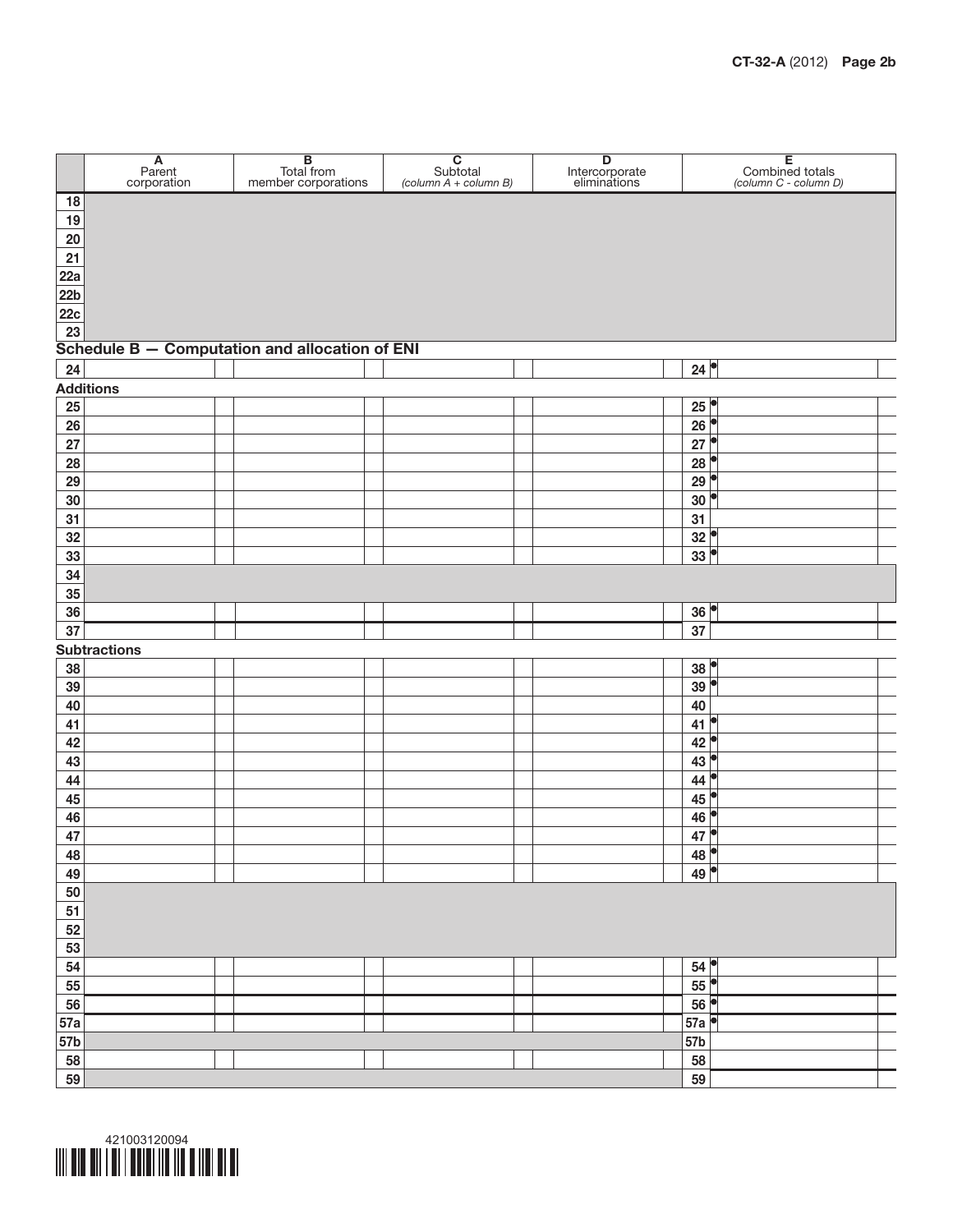|                            | Legal name of corporation                                                                                                                                                                                                                                                                                                                                                                                                                                                                                                                                                                                                                                                                                 |                                                                                                                                                                          |            | Employer identification number |                      |
|----------------------------|-----------------------------------------------------------------------------------------------------------------------------------------------------------------------------------------------------------------------------------------------------------------------------------------------------------------------------------------------------------------------------------------------------------------------------------------------------------------------------------------------------------------------------------------------------------------------------------------------------------------------------------------------------------------------------------------------------------|--------------------------------------------------------------------------------------------------------------------------------------------------------------------------|------------|--------------------------------|----------------------|
|                            | Schedule C - Computation and allocation of alternative ENI                                                                                                                                                                                                                                                                                                                                                                                                                                                                                                                                                                                                                                                |                                                                                                                                                                          |            |                                |                      |
| 67                         |                                                                                                                                                                                                                                                                                                                                                                                                                                                                                                                                                                                                                                                                                                           |                                                                                                                                                                          |            |                                |                      |
|                            | <b>Schedule D - Computation of taxable assets (see instructions)</b>                                                                                                                                                                                                                                                                                                                                                                                                                                                                                                                                                                                                                                      |                                                                                                                                                                          |            |                                |                      |
|                            | 73 Compute net worth ratio:<br>74 Compute percentage of mortgages<br>included in total assets:                                                                                                                                                                                                                                                                                                                                                                                                                                                                                                                                                                                                            | Net worth on last day of the tax year<br>Total assets on last day of the tax year<br>Average quarterly balance of mortgages<br>Average quarterly balance of total assets |            |                                |                      |
|                            | <b>Additional information required</b>                                                                                                                                                                                                                                                                                                                                                                                                                                                                                                                                                                                                                                                                    |                                                                                                                                                                          |            |                                |                      |
| Α.<br>В.<br>C.<br>F.<br>G. | If you answered Yes, complete items A through E.<br>Total consolidated FTI before the NOLD of corporations that are included in the federal consolidated<br>D. Total FTI before the NOLD of corporations that are not included in the federal consolidated<br>E. If 65% or more of the voting stock of the deemed parent corporation is owned or controlled, directly or<br>indirectly, by another corporation, enter the name and EIN of that corporation below.<br>Legal name of corporation<br>Mark an X in the box and attach Form CT-60-QSSS if any member of the combined group is the parent of a QSSS<br>If Yes, enter the name and EIN below. If more than one, attach list with names and EINs. |                                                                                                                                                                          | <b>EIN</b> | Yes $\bullet$                  | $No$ $\bullet$<br>No |
|                            |                                                                                                                                                                                                                                                                                                                                                                                                                                                                                                                                                                                                                                                                                                           | Legal name of disregarded entity                                                                                                                                         |            | EIN                            |                      |

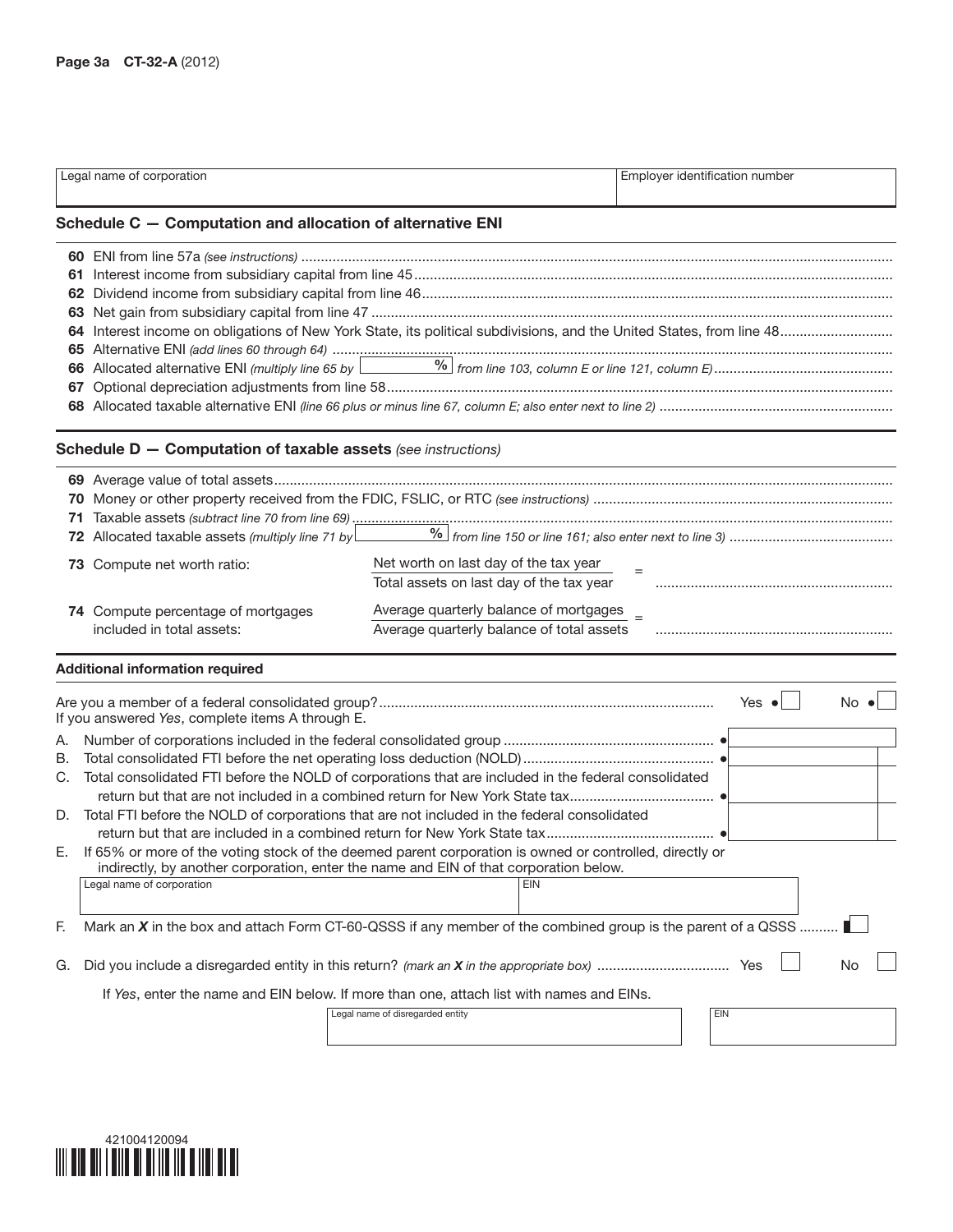| Parent<br>corporation | trom<br>OIć<br>corporations | ULO.<br>$\overline{B}$<br>$\sqrt{2}$<br>umr.<br>column | ιαιτ<br>inations<br>alır | totals<br>.ibinec'<br>JUL.<br>column D)<br>column |
|-----------------------|-----------------------------|--------------------------------------------------------|--------------------------|---------------------------------------------------|
|                       |                             |                                                        |                          |                                                   |

## Schedule C — Computation and allocation of alternative ENI

| 60 |  |  |  | 60 |  |
|----|--|--|--|----|--|
| 61 |  |  |  | 61 |  |
| 62 |  |  |  | 62 |  |
| 63 |  |  |  | 63 |  |
| 64 |  |  |  | 64 |  |
| 65 |  |  |  | 65 |  |
| 66 |  |  |  | 66 |  |
| 67 |  |  |  | 67 |  |
| 68 |  |  |  | 68 |  |

### Schedule D — Computation of taxable assets

| 69 |      |  | 69 <sub>1</sub> |
|----|------|--|-----------------|
| 70 |      |  | 70              |
| 74 |      |  | 74              |
| 72 |      |  | 70              |
| 73 | $\%$ |  |                 |
|    |      |  |                 |
| 74 | $\%$ |  |                 |

Note: A banking corporation whose largest tax, computed on a separate basis, is on taxable assets and whose net worth ratio, computed on a separate basis, is less than 5% and whose total assets, computed on a separate basis, are made up of 33% or more of mortgages, cannot be included on the combined return.

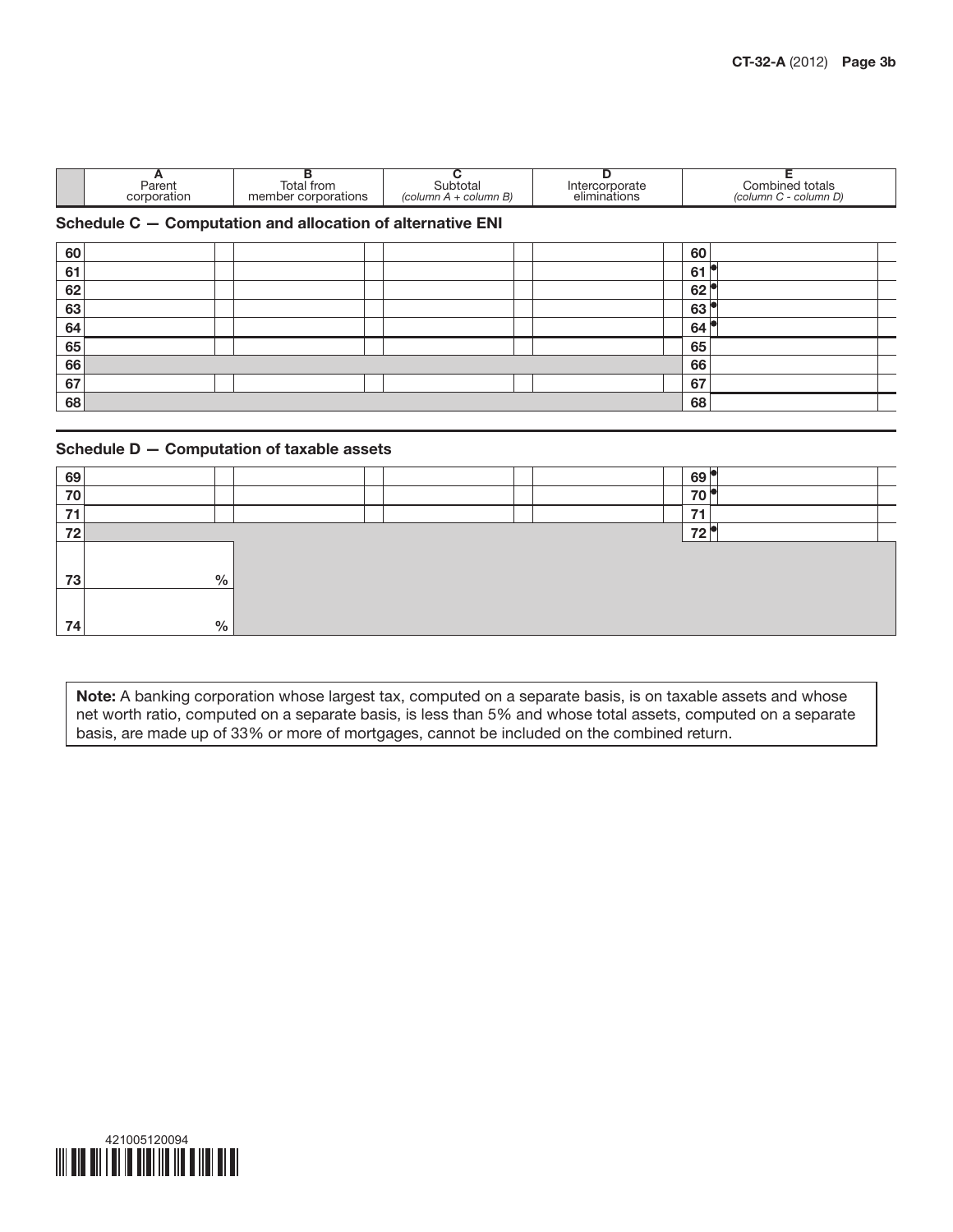|    | Legal name of corporation                                                                                                                                         | Employer identification number |
|----|-------------------------------------------------------------------------------------------------------------------------------------------------------------------|--------------------------------|
|    | <b>Schedule E - Allocation percentages</b> (see instructions)                                                                                                     |                                |
|    |                                                                                                                                                                   | $No \cdot$                     |
|    | Are you substantially engaged in providing management, administrative, or distribution services to an                                                             |                                |
|    |                                                                                                                                                                   | $No$ $\bullet$                 |
|    | If you answered Yes to both questions, then you must allocate using the receipts factor (see Receipts factor in the instructions).                                |                                |
|    | Part 1 - Computation of ENI allocation percentage                                                                                                                 |                                |
|    | If you are claiming an allocation outside New York State, attach an explanation of the business carried on outside New York that gives you the right to allocate. |                                |
|    | If the corporation has an IBF located in New York State, mark an $X$ in the appropriate box below and see instructions.                                           |                                |
|    | The corporation computed ENI using the:<br><b>IBF</b> modification method $\bullet$ <b>or IBF</b> formula allocation method $\bullet$                             |                                |
|    |                                                                                                                                                                   |                                |
|    |                                                                                                                                                                   |                                |
|    | 77 Wages, salaries, and other compensation of employees (except general executive officers) within and outside New York State                                     |                                |
|    |                                                                                                                                                                   |                                |
|    | Receipts during the tax period from within New York State:                                                                                                        |                                |
|    |                                                                                                                                                                   |                                |
|    |                                                                                                                                                                   |                                |
|    |                                                                                                                                                                   |                                |
|    |                                                                                                                                                                   |                                |
|    |                                                                                                                                                                   |                                |
|    |                                                                                                                                                                   |                                |
|    |                                                                                                                                                                   |                                |
|    |                                                                                                                                                                   |                                |
|    |                                                                                                                                                                   |                                |
|    |                                                                                                                                                                   |                                |
|    |                                                                                                                                                                   |                                |
|    |                                                                                                                                                                   |                                |
|    | Receipts during the tax period from within and outside New York State:                                                                                            |                                |
|    |                                                                                                                                                                   |                                |
|    |                                                                                                                                                                   |                                |
|    |                                                                                                                                                                   |                                |
|    |                                                                                                                                                                   |                                |
|    |                                                                                                                                                                   |                                |
|    |                                                                                                                                                                   |                                |
| 97 |                                                                                                                                                                   |                                |
|    |                                                                                                                                                                   |                                |
|    |                                                                                                                                                                   |                                |
|    |                                                                                                                                                                   |                                |
|    |                                                                                                                                                                   |                                |
|    |                                                                                                                                                                   |                                |
|    |                                                                                                                                                                   |                                |
|    |                                                                                                                                                                   |                                |
|    | Deposits maintained in branches within New York State:                                                                                                            |                                |
|    |                                                                                                                                                                   |                                |
|    |                                                                                                                                                                   |                                |
|    |                                                                                                                                                                   |                                |
|    |                                                                                                                                                                   | (continued)                    |

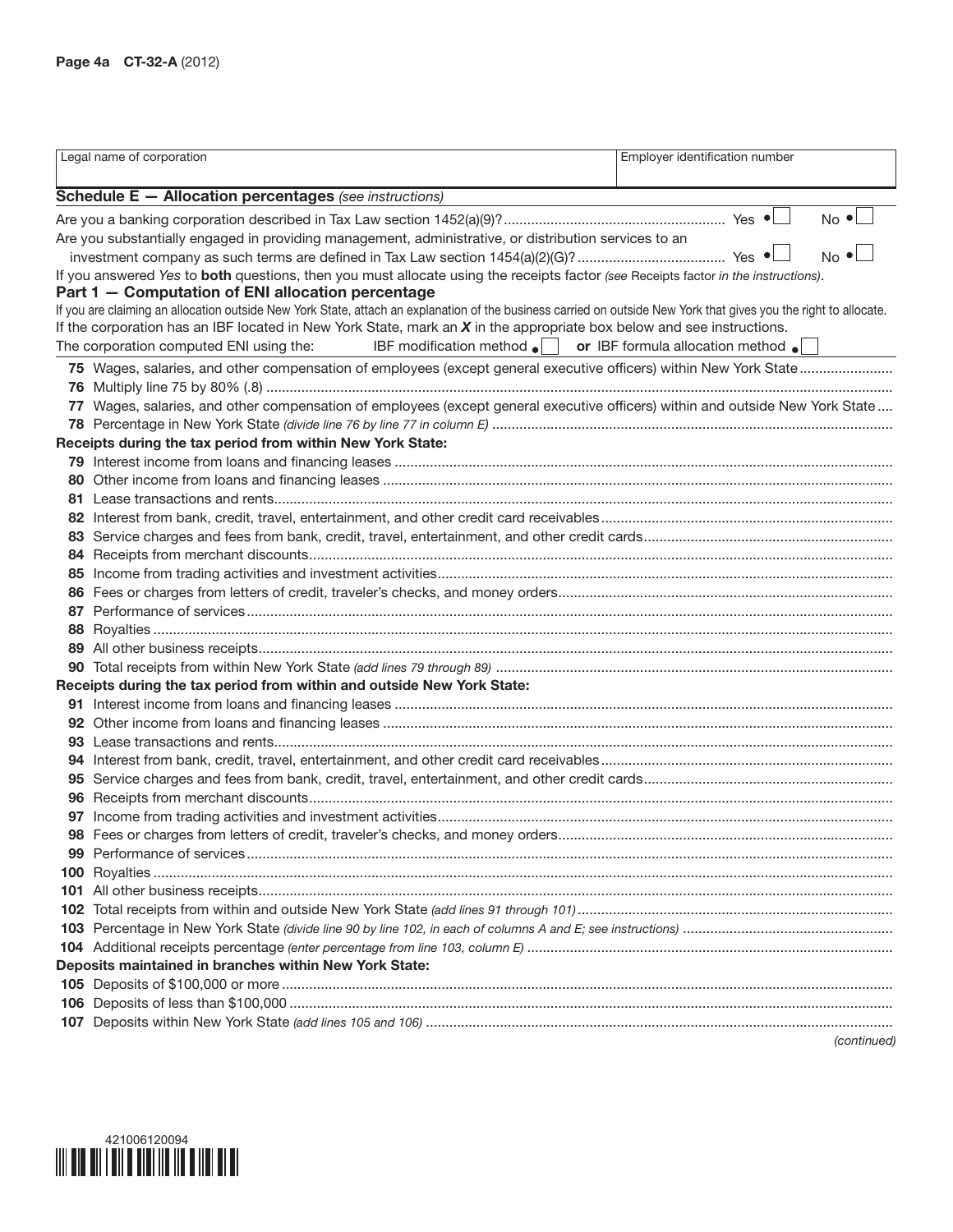

| 78              |               |  |  | 78                                    | $\frac{0}{0}$   |
|-----------------|---------------|--|--|---------------------------------------|-----------------|
|                 |               |  |  |                                       |                 |
| 79              |               |  |  | 79                                    |                 |
| 80              |               |  |  | $\overline{\bullet}$<br>80            |                 |
| 81              |               |  |  | $\bullet$<br>$\overline{81}$          |                 |
| 82              |               |  |  | $82$ <sup><math>\bullet</math></sup>  |                 |
| 83              |               |  |  | $83$ <sup><math>\bullet</math></sup>  |                 |
| $\overline{84}$ |               |  |  | 84                                    |                 |
| $\overline{85}$ |               |  |  | $85$ <sup><math>\bullet</math></sup>  |                 |
| 86              |               |  |  | $86$ <sup><math>\bullet</math></sup>  |                 |
| 87              |               |  |  | $87^{\circ}$                          |                 |
| 88              |               |  |  | 88                                    |                 |
| $\overline{89}$ |               |  |  | $89$ <sup><math>\bullet</math></sup>  |                 |
| 90              |               |  |  | 90                                    |                 |
|                 |               |  |  |                                       |                 |
| 91              |               |  |  | $91$ <sup><math>\degree</math></sup>  |                 |
| 92              |               |  |  | $92^{\circ}$                          |                 |
| 93              |               |  |  | $93$ <sup><math>\degree</math></sup>  |                 |
| 94              |               |  |  | $94^\circ$                            |                 |
| 95              |               |  |  | $95$ <sup><math>\bullet</math></sup>  |                 |
| 96              |               |  |  | $96^{\circ}$                          |                 |
| 97              |               |  |  | F<br>97                               |                 |
| 98              |               |  |  | þ<br>98                               |                 |
| 99              |               |  |  | 99                                    |                 |
| 100             |               |  |  | 100                                   |                 |
| 101             |               |  |  | $\overline{\bullet}$<br>101           |                 |
| 102             |               |  |  | 102                                   |                 |
| 103             | $\frac{0}{6}$ |  |  | 103                                   |                 |
| 104             |               |  |  | 104                                   | $\frac{\%}{\%}$ |
|                 |               |  |  |                                       |                 |
| 105             |               |  |  | $105$ <sup><math>\degree</math></sup> |                 |
| 106             |               |  |  | 106                                   |                 |

Part 1

| Parent                                | Гоtаl from          | 3ubtotal              | Intercorporate | Combined totals       |
|---------------------------------------|---------------------|-----------------------|----------------|-----------------------|
| corporation                           | member corporations | (column A + column B) | eliminations   | (column C - column D) |
| Schedule $E -$ Allocation percentages |                     |                       |                |                       |

 75 76 77

107

 $\overline{\phantom{0}}$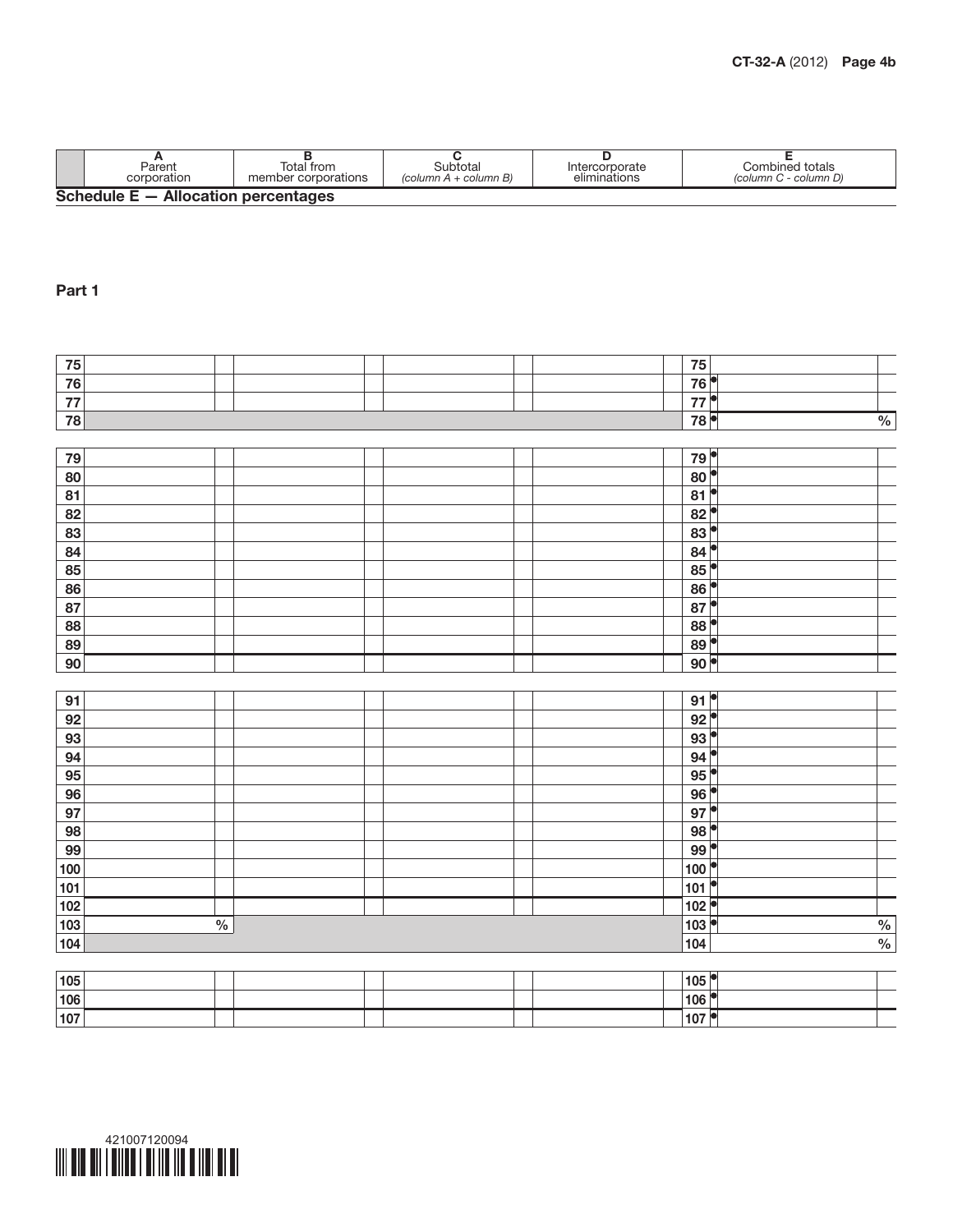Legal name of corporation extensive properties and the extensive properties of the Employer identification number Schedule E — Allocation percentages *(continued)* Deposits maintained in branches within and outside New York State: Deposits of \$100,000 or more ............................................................................................................................................................. Deposits of less than \$100,000 ........................................................................................................................................................... Deposits within and outside New York State *(add lines 108 and 109)* .................................................................................................... Percentage in New York State *(divide line 107 by line 110, in each of columns A and E)* ............................................................................ Additional deposits percentage *(enter percentage from line 111, column E)* ............................................................................................. Total of New York State percentages *(add lines 78, 103, 104, 111, and 112 in column E)* .......................................................................... ENI allocation percentage *(see instructions)*........................................................................................................................................... Part 2 — Computation of alternative ENI allocation percentage Wages, salaries, and other compensation of employees (except general executive officers) within New York State........................ Wages, salaries, and other compensation of employees (except general executive officers) within and outside New York State .... Percentage in New York State *(divide line 115 by line 116, in each of columns A and E)* ............................................................................ Receipts percentage *(enter percentage from line 103)* ............................................................................................................................. Deposits percentage *(enter percentage from line 111)* .............................................................................................................................

 Add lines 117, 118, and 119 in columns A and E................................................................................................................................ Alternative ENI allocation percentage *(see instructions)* ........................................................................................................................ Part 3 — Computation of taxable assets allocation percentage *(If the corporation has an IBF located in New York State, activities of the IBF must be included in both the numerator and denominator when computing the taxable assets allocation.)* 122 Wages, salaries, and other compensation of employees (except general executive officers) within New York State.......................... Multiply line 122 by 80% (.8) ............................................................................................................................................................... Wages, salaries, and other compensation of employees (except general executive officers) within and outside New York State .... Percentage in New York State *(divide line 123 by line 124 in column E)*.................................................................................................... Receipts during the tax period from within New York State: Interest income from loans and financing leases ................................................................................................................................ Other income from loans and financing leases ................................................................................................................................... Lease transactions and rents............................................................................................................................................................... Interest from bank, credit, travel, entertainment, and other credit card receivables........................................................................... Service charges and fees from bank, credit, travel, entertainment, and other credit cards................................................................ Receipts from merchant discounts...................................................................................................................................................... Income from trading activities and investment activities..................................................................................................................... Fees or charges from letters of credit, traveler's checks, and money orders...................................................................................... Performance of services...................................................................................................................................................................... Royalties .............................................................................................................................................................................................. All other business receipts................................................................................................................................................................... Total receipts from within New York State *(add lines 126 through 136)* ................................................................................................... Receipts during the tax period from within and outside New York State: Interest income from loans and financing leases ................................................................................................................................ Other income from loans and financing leases ................................................................................................................................... Lease transactions and rents............................................................................................................................................................... Interest from bank, credit, travel, entertainment, and other credit card receivables...........................................................................

| (continued) |
|-------------|

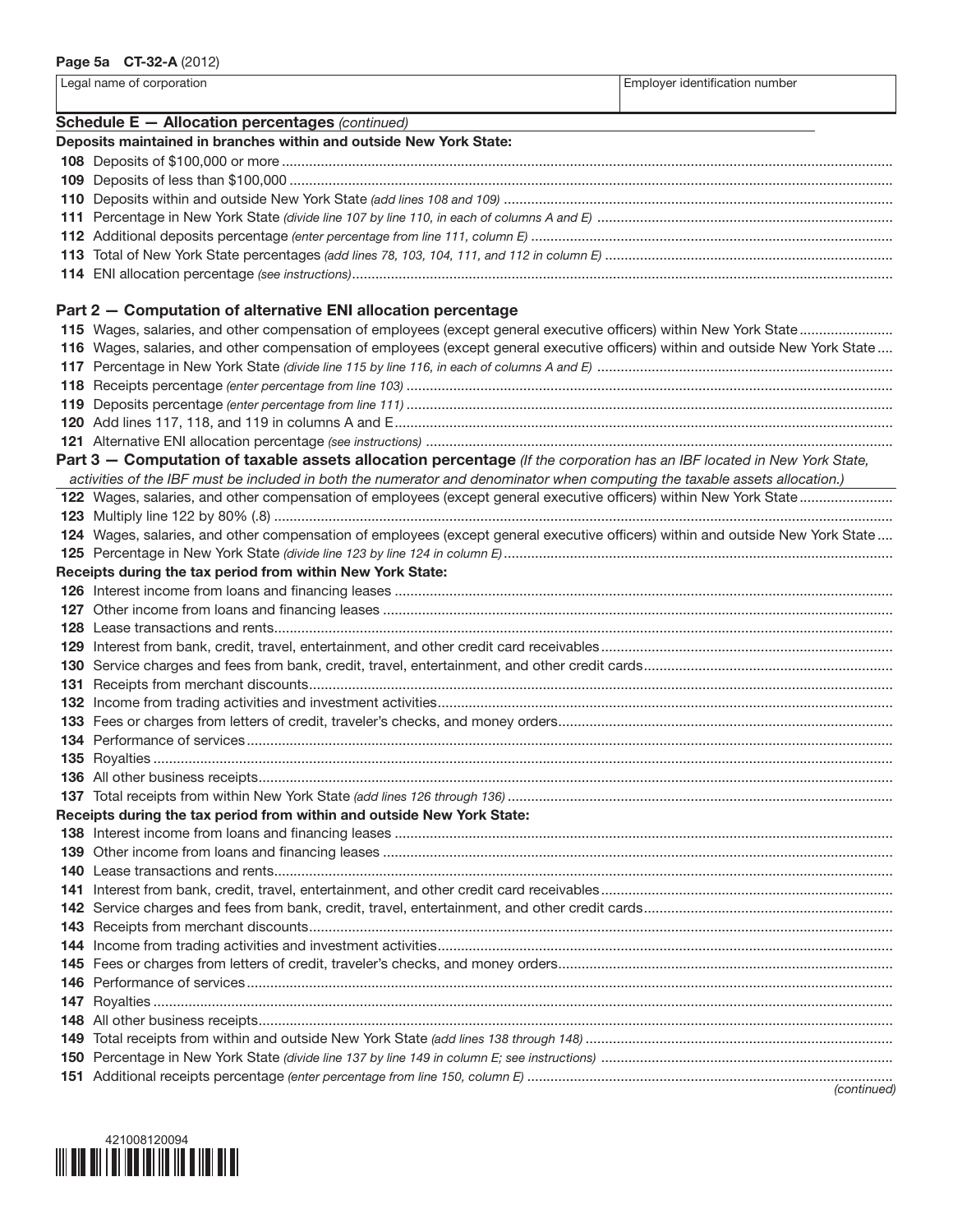

Part 2

| Part 3           |  |                                       |                 |
|------------------|--|---------------------------------------|-----------------|
| 122              |  | 122                                   |                 |
| $\frac{1}{23}$   |  | $123$ <sup><math>\degree</math></sup> |                 |
| $\overline{124}$ |  | 124                                   |                 |
| $\overline{125}$ |  | 125                                   | $\frac{0}{6}$   |
| 126              |  | 126                                   |                 |
| $\overline{127}$ |  | 127                                   |                 |
| 128              |  | 128                                   |                 |
| $\frac{1}{29}$   |  | 129                                   |                 |
| 130              |  | 130                                   |                 |
| 131              |  | 131                                   |                 |
| 132              |  | 132                                   |                 |
| 133              |  | $133$ <sup><math>\degree</math></sup> |                 |
| 134              |  | 134                                   |                 |
| 135              |  | $135$ <sup><math>\bullet</math></sup> |                 |
| $\frac{1}{136}$  |  | 136                                   |                 |
| 137              |  | 137                                   |                 |
| 138              |  | 138                                   |                 |
| 139              |  | H<br>139                              |                 |
| 140              |  | 140                                   |                 |
| 141              |  | o<br>$141$                            |                 |
| 142              |  | 142                                   |                 |
| $\frac{1}{143}$  |  | $\frac{1}{143}$<br>$\bullet$          |                 |
| <u>144</u>       |  | o<br>144                              |                 |
| $\frac{1}{145}$  |  | 145<br>O                              |                 |
| 146              |  | 146                                   |                 |
| $\frac{1}{147}$  |  | 147                                   |                 |
| 148              |  | 148                                   |                 |
| 149              |  | 149                                   |                 |
| <u>150</u>       |  | 150                                   | $\frac{\%}{\%}$ |
| 151              |  | $\frac{1}{151}$                       |                 |

| 115 |               |  | 115 <sup>7</sup> |      |
|-----|---------------|--|------------------|------|
| 116 |               |  |                  |      |
| 117 | $\%$          |  | .                | %    |
| 118 | $\frac{0}{0}$ |  | 118              | $\%$ |
| 119 | $\%$          |  | 119              | $\%$ |
| 120 | $\%$          |  | 120              | %    |
| 121 | $\frac{0}{0}$ |  | 12 <sup>1</sup>  | $\%$ |

| 108   |               |  | 108          |               |
|-------|---------------|--|--------------|---------------|
| 109   |               |  | 109          |               |
| 110   |               |  | 110          |               |
| 111   | $\frac{0}{0}$ |  | 111          | $\frac{0}{0}$ |
| 112   |               |  | 112          | $\frac{0}{0}$ |
| $113$ |               |  | 113          | $\frac{0}{0}$ |
| 114   |               |  | $'$ 114 $_1$ | $\frac{0}{0}$ |
|       |               |  |              |               |

**A**<br>
Parent Total from Total from Subtotal Column B<br>
Column A + column B) Contained totals<br>  $\begin{array}{|c|c|c|c|}\n\hline\n\end{array}$  Combined totals<br>
Combined totals<br>
Column C - column D) Parent Total from Subtotal Intercorporate Combined totals<br>Corporation member corporations *(column A + column B)* eliminations *(column C - column D)* Schedule E — Allocation percentages *(continued)*

CT-32-A (2012) Page 5b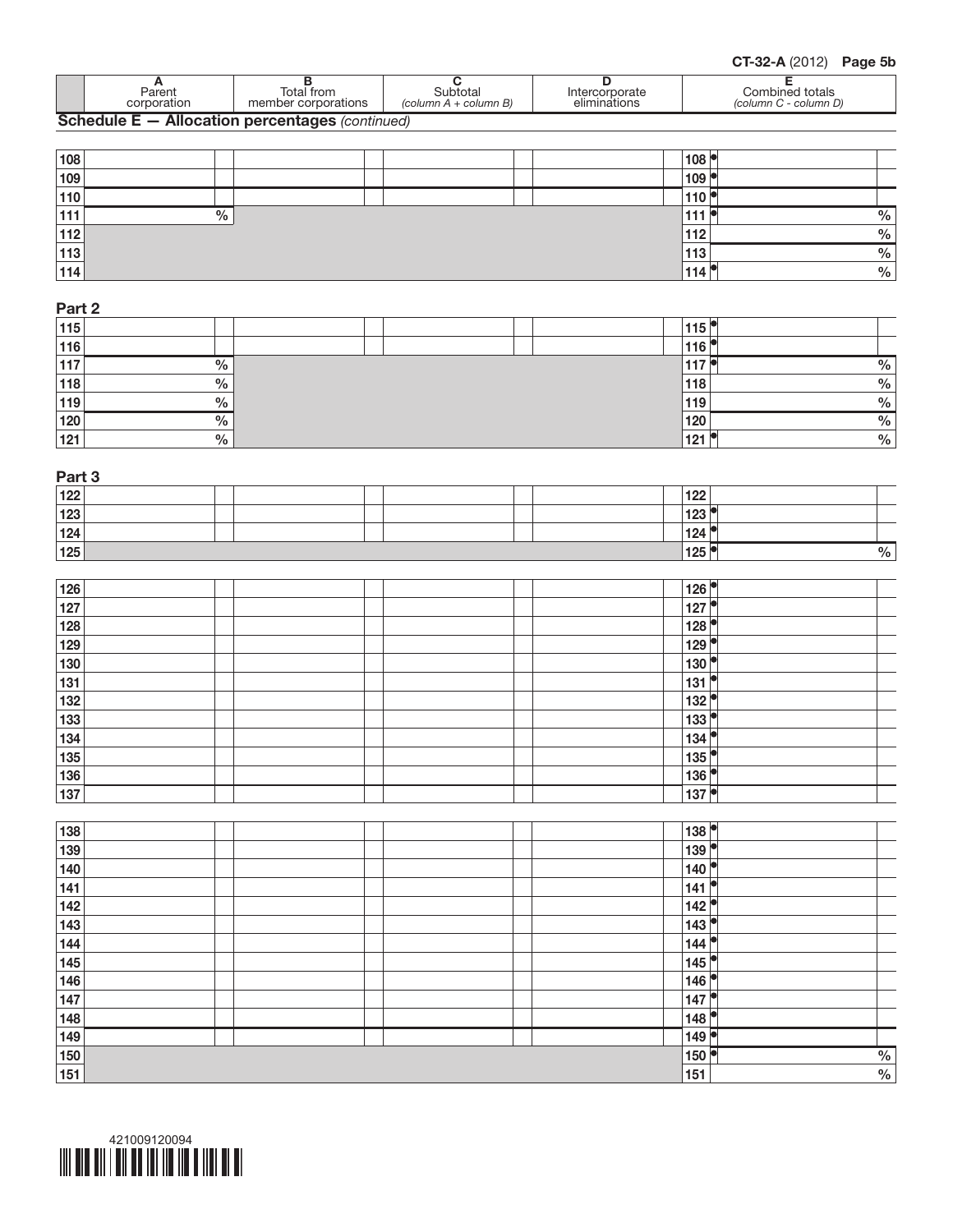|     | Legal name of corporation                                                                                               | Employer identification number |      |
|-----|-------------------------------------------------------------------------------------------------------------------------|--------------------------------|------|
|     |                                                                                                                         |                                |      |
|     | Schedule E - Allocation percentages (continued)                                                                         |                                |      |
|     | Deposits maintained in branches within New York State:                                                                  |                                |      |
|     |                                                                                                                         |                                |      |
|     |                                                                                                                         |                                |      |
|     | Deposits maintained in branches within and outside New York State:                                                      |                                |      |
|     |                                                                                                                         |                                |      |
|     |                                                                                                                         |                                |      |
| 157 |                                                                                                                         |                                |      |
|     |                                                                                                                         |                                |      |
|     |                                                                                                                         |                                |      |
| 160 |                                                                                                                         |                                |      |
|     |                                                                                                                         |                                |      |
|     | Schedule F - Computation of IBF adjusted eligible net income or loss                                                    |                                |      |
|     | If the corporation has an IBF located in New York State, mark an $X$ in the appropriate box below and see instructions. |                                |      |
|     | The corporation computed ENI using the: IBF modification method Lex<br>or                                               | IBF formula allocation method  |      |
|     | Computation of eligible gross income                                                                                    |                                |      |
|     |                                                                                                                         |                                |      |
|     |                                                                                                                         |                                |      |
|     |                                                                                                                         |                                |      |
|     |                                                                                                                         |                                |      |
|     |                                                                                                                         |                                |      |
|     | <b>Computation of applicable expenses</b>                                                                               |                                |      |
|     |                                                                                                                         |                                |      |
|     |                                                                                                                         |                                |      |
|     |                                                                                                                         |                                |      |
|     | Computation of ineligible funding amount                                                                                |                                |      |
|     |                                                                                                                         | 170                            |      |
|     | 171 Average aggregate liabilities and other sources of funds of the IBF which are not owed                              |                                |      |
|     |                                                                                                                         |                                |      |
|     |                                                                                                                         |                                |      |
|     |                                                                                                                         |                                | $\%$ |
|     |                                                                                                                         | 174                            |      |
|     |                                                                                                                         | 175                            |      |
|     | Computation of floor amount and adjusted eligible net income or loss                                                    |                                |      |
|     | 176 Average aggregate amount of loans to and deposits with foreign persons in financial accounts                        |                                |      |
|     |                                                                                                                         |                                | %    |
|     |                                                                                                                         | 178                            |      |
|     | 179 Average aggregate amount of loans to and deposits with foreign persons in financial accounts                        |                                |      |
|     |                                                                                                                         |                                |      |
|     |                                                                                                                         | 180                            |      |
|     | 181 Average aggregate amount of loans to and deposits with foreign persons in financial                                 |                                |      |
|     |                                                                                                                         |                                |      |
|     | 182 Enter 100 or the percentage obtained by dividing line 180 by line 181, whichever is less                            | 182                            | %    |
|     |                                                                                                                         |                                |      |
|     |                                                                                                                         | 184                            |      |
|     | 185 Adjusted eligible net income or loss (subtract line 184 from line 183; also enter on line 49)                       | 185                            |      |
|     |                                                                                                                         |                                |      |

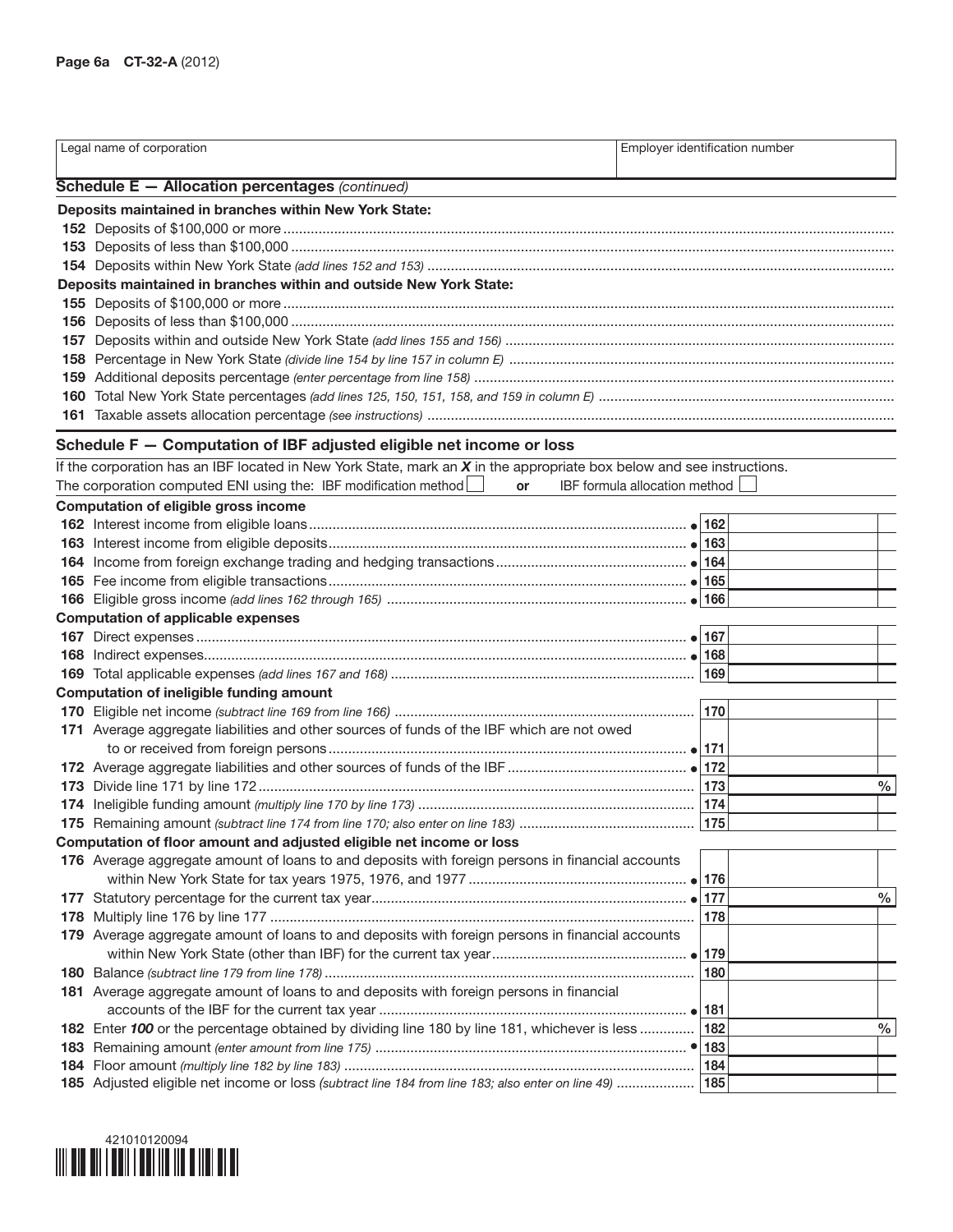| Parent<br>corporation                                  | Total from<br>member corporations | Subtotal<br>$\left(\text{column } A + \text{column } B\right)$ | Intercorporate<br>eliminations | Combined totals<br>(column C - column D) |  |  |  |  |
|--------------------------------------------------------|-----------------------------------|----------------------------------------------------------------|--------------------------------|------------------------------------------|--|--|--|--|
| <b>Schedule E - Allocation percentages (continued)</b> |                                   |                                                                |                                |                                          |  |  |  |  |
| 152                                                    |                                   |                                                                |                                | 152                                      |  |  |  |  |
| 152                                                    |                                   |                                                                |                                | 152                                      |  |  |  |  |

| 153 |  |  | 153 |      |
|-----|--|--|-----|------|
| 154 |  |  | 154 |      |
|     |  |  |     |      |
| 155 |  |  | 155 |      |
| 156 |  |  | 156 |      |
| 157 |  |  | 157 |      |
| 158 |  |  | 158 | $\%$ |
| 159 |  |  | 159 | $\%$ |
| 160 |  |  | 160 | %    |
| 161 |  |  | 161 | %    |

## Schedule G — Computation of New York depreciation on certain property when method differs from federal *(see instructions)*

Part 1 — Depreciation on qualified New York property acquired between January 1, 1964, and December 31, 1967 *(Enter the description of each property and date acquired; then complete columns C through H on the corresponding lines below)*

| <b>Item</b> |                                                                                     | А<br>Description of property             |                                        |                                                                           |   |                               |  |  |
|-------------|-------------------------------------------------------------------------------------|------------------------------------------|----------------------------------------|---------------------------------------------------------------------------|---|-------------------------------|--|--|
| A           |                                                                                     |                                          |                                        |                                                                           |   |                               |  |  |
| B           |                                                                                     |                                          |                                        |                                                                           |   |                               |  |  |
| C           |                                                                                     |                                          |                                        |                                                                           |   |                               |  |  |
| D           |                                                                                     |                                          |                                        |                                                                           |   |                               |  |  |
| E           |                                                                                     |                                          |                                        |                                                                           |   |                               |  |  |
| <b>Item</b> | $\overline{c}$                                                                      | D<br>Federal depreciation<br>prior years | Е<br>Federal depreciation<br>this year | F<br>New York depreciation New York depreciation<br>prior years this year | G | н<br>Undepreciated<br>balance |  |  |
| Α           |                                                                                     |                                          |                                        |                                                                           |   |                               |  |  |
| B           |                                                                                     |                                          |                                        |                                                                           |   |                               |  |  |
| C           |                                                                                     |                                          |                                        |                                                                           |   |                               |  |  |
| D           |                                                                                     |                                          |                                        |                                                                           |   |                               |  |  |
| E           |                                                                                     |                                          |                                        |                                                                           |   |                               |  |  |
| Totals      |                                                                                     |                                          |                                        |                                                                           |   |                               |  |  |
|             | 186 Add column E amounts<br>Combine this total with line 188, and enter on line 30. |                                          |                                        |                                                                           |   |                               |  |  |

187 Add column G amounts ....

Combine this total with line 192, and enter on line 58.

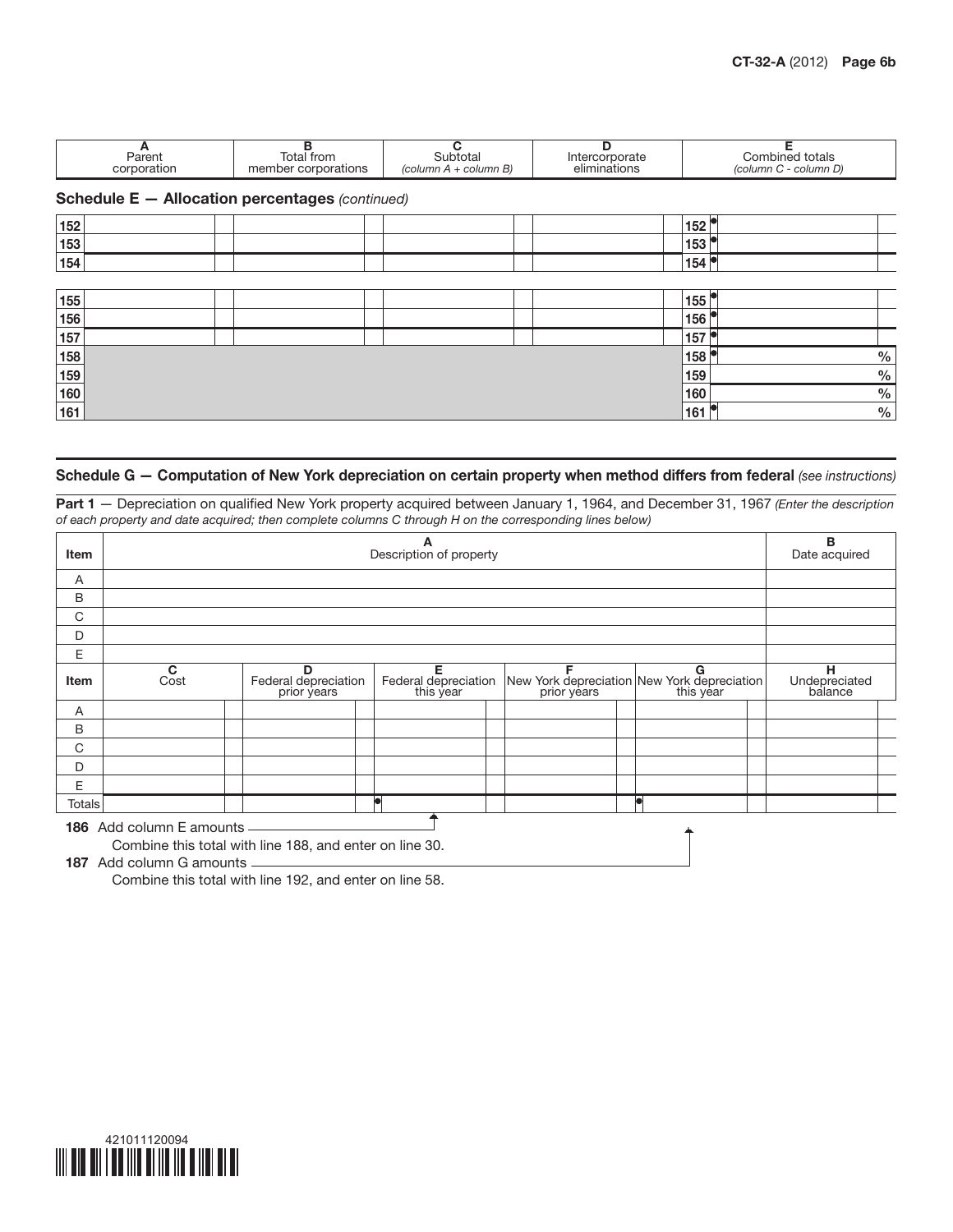### Schedule G — Computation of New York depreciation on certain property when method differs from federal *(continued)*

Part 2 — Other property on which New York depreciation differs from federal *(enter the description of each property and the date acquired; then complete columns C through H on the corresponding lines below).*

| Item   |                                           | Description of property<br>A             |                                        |                                                                   |   |  |                               |  |
|--------|-------------------------------------------|------------------------------------------|----------------------------------------|-------------------------------------------------------------------|---|--|-------------------------------|--|
| A      |                                           |                                          |                                        |                                                                   |   |  |                               |  |
| B      |                                           |                                          |                                        |                                                                   |   |  |                               |  |
| C      |                                           |                                          |                                        |                                                                   |   |  |                               |  |
| D      |                                           |                                          |                                        |                                                                   |   |  |                               |  |
| E      |                                           |                                          |                                        |                                                                   |   |  |                               |  |
| Item   | C<br>Cost                                 | D<br>Federal depreciation<br>prior years | Е<br>Federal depreciation<br>this year | New York depreciation New York depreciation prior years this year | G |  | н<br>Undepreciated<br>balance |  |
| A      |                                           |                                          |                                        |                                                                   |   |  |                               |  |
| B      |                                           |                                          |                                        |                                                                   |   |  |                               |  |
| C      |                                           |                                          |                                        |                                                                   |   |  |                               |  |
| D      |                                           |                                          |                                        |                                                                   |   |  |                               |  |
| Е      |                                           |                                          |                                        |                                                                   |   |  |                               |  |
| Totals |                                           |                                          | k                                      |                                                                   |   |  |                               |  |
|        | 188 Add column E amounts<br>$\sim$ $\sim$ |                                          |                                        |                                                                   |   |  |                               |  |

Combine this total with line 186 and enter on line 30.

189 Add column G amounts; enter on line 39.

#### Schedule H — Computation of New York gain or loss on disposition of certain property acquired prior to January 1, 1973 *(see instructions)*

Part 1 — Property acquired prior to: January 1, 1926 by commercial banks; January 1, 1944 by savings banks; January 1, 1953 by savings and loan associations

| Description of property | Cost or fair market price<br>on valuation date                         | Selling price | Federal gain or loss<br>New York gain or loss<br>(column C - column B) |  |
|-------------------------|------------------------------------------------------------------------|---------------|------------------------------------------------------------------------|--|
|                         |                                                                        |               |                                                                        |  |
|                         |                                                                        |               |                                                                        |  |
|                         |                                                                        |               |                                                                        |  |
|                         |                                                                        |               |                                                                        |  |
|                         |                                                                        |               |                                                                        |  |
|                         | <b>Totals</b> (show any negative amounts with a minus (-) sign) $\Box$ |               |                                                                        |  |

190 Add column D amounts; enter on line 31

191 Add column E amounts; combine this total with line 193 and enter on line 40

# Part 2 — Property on which optional depreciation was claimed or on which the method used for New York State differed from federal depreciation deducted

| А                                                                                                                     | в                                                                                                     |               | D                                              |                      |
|-----------------------------------------------------------------------------------------------------------------------|-------------------------------------------------------------------------------------------------------|---------------|------------------------------------------------|----------------------|
| Description of property                                                                                               | Depreciation basis for<br>New York State                                                              | Selling price | New York gain or loss<br>(column C - column B) | Federal gain or loss |
|                                                                                                                       |                                                                                                       |               |                                                |                      |
|                                                                                                                       |                                                                                                       |               |                                                |                      |
|                                                                                                                       |                                                                                                       |               |                                                |                      |
|                                                                                                                       |                                                                                                       |               |                                                |                      |
|                                                                                                                       |                                                                                                       |               |                                                |                      |
|                                                                                                                       | <b>Totals</b> (show any negative amounts with a minus $\left(\cdot\right)$ sign) $\left \cdot\right $ |               |                                                |                      |
|                                                                                                                       | <b>192</b> Add column D amounts; combine this total with line 187 and enter on line 58                |               |                                                |                      |
|                                                                                                                       | <b>193</b> Add column E amounts; combine this total with line 191 and enter on line 40                |               |                                                |                      |
| <b>Schedule I – Computation of the issuer's allocation percentage –</b> Complete Method 1, 2, or 3 (see instructions) |                                                                                                       |               |                                                |                      |
| <b>Method 1</b> - Enter the alternative ENI allocation percentage from                                                |                                                                                                       |               |                                                |                      |
|                                                                                                                       |                                                                                                       |               |                                                | $\%$                 |
|                                                                                                                       |                                                                                                       |               |                                                |                      |
|                                                                                                                       |                                                                                                       |               |                                                |                      |
|                                                                                                                       |                                                                                                       |               |                                                | $\%$                 |

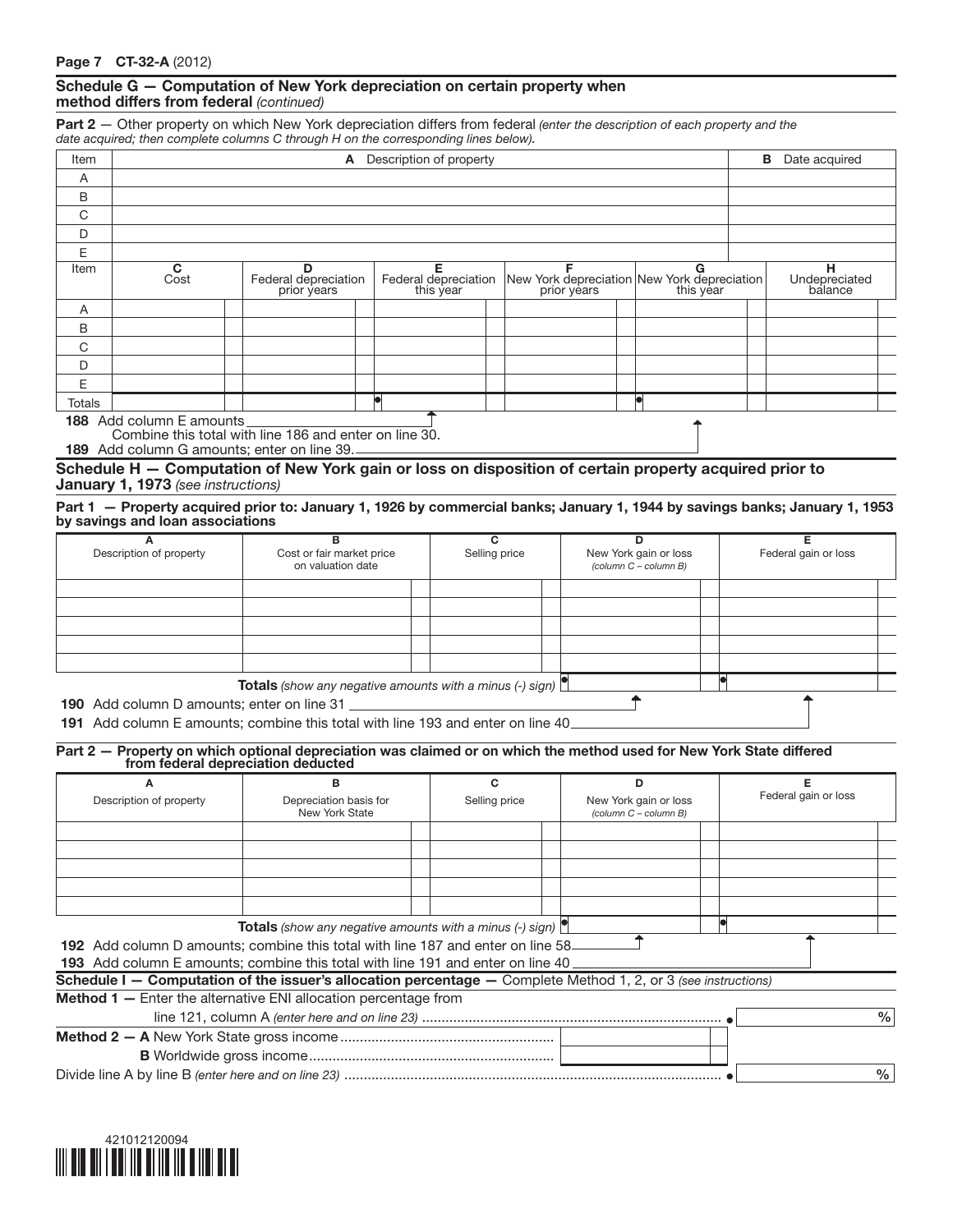| Method 3 - Computation of subsidiary capital allocated to New York State - Attach separate sheets displaying this information |  |
|-------------------------------------------------------------------------------------------------------------------------------|--|
| formatted as below, if necessary.                                                                                             |  |

|           |                                       | Description of subsidiary capital                                          |                                                                                                                                                                                                     |                                                    |  |  |      |           |                                   |                                                                              |      |
|-----------|---------------------------------------|----------------------------------------------------------------------------|-----------------------------------------------------------------------------------------------------------------------------------------------------------------------------------------------------|----------------------------------------------------|--|--|------|-----------|-----------------------------------|------------------------------------------------------------------------------|------|
|           |                                       |                                                                            | A - Description of subsidiary capital (list the name of each corporation and the EIN here; for each corporation, complete columns B through G on the                                                |                                                    |  |  |      |           |                                   |                                                                              |      |
|           | corresponding lines below)            |                                                                            |                                                                                                                                                                                                     |                                                    |  |  |      |           |                                   |                                                                              |      |
| Item      |                                       |                                                                            | Name                                                                                                                                                                                                |                                                    |  |  |      |           |                                   | EIN                                                                          |      |
| Α         |                                       |                                                                            |                                                                                                                                                                                                     |                                                    |  |  |      |           |                                   |                                                                              |      |
| В         |                                       |                                                                            |                                                                                                                                                                                                     |                                                    |  |  |      |           |                                   |                                                                              |      |
| С         |                                       |                                                                            |                                                                                                                                                                                                     |                                                    |  |  |      |           |                                   |                                                                              |      |
| D         |                                       |                                                                            |                                                                                                                                                                                                     |                                                    |  |  |      |           |                                   |                                                                              |      |
| Е         |                                       |                                                                            |                                                                                                                                                                                                     |                                                    |  |  |      |           |                                   |                                                                              |      |
| A<br>Item | в<br>% of<br>voting<br>stock<br>owned | C<br>Average<br>value<br>of subsidiary<br>capital                          | D<br><b>Current liabilities</b><br>attributable to<br>subsidiary capital                                                                                                                            | Е<br>Net average<br>value<br>(column C - column D) |  |  |      |           | F.<br>Issuer's<br>allocation<br>% | G<br>Value allocated<br>to New York State<br>(column $E \times$ column $F$ ) |      |
| Α         |                                       |                                                                            |                                                                                                                                                                                                     |                                                    |  |  |      |           |                                   |                                                                              |      |
| В         |                                       |                                                                            |                                                                                                                                                                                                     |                                                    |  |  |      |           |                                   |                                                                              |      |
| С         |                                       |                                                                            |                                                                                                                                                                                                     |                                                    |  |  |      |           |                                   |                                                                              |      |
| D         |                                       |                                                                            |                                                                                                                                                                                                     |                                                    |  |  |      |           |                                   |                                                                              |      |
| E         |                                       |                                                                            |                                                                                                                                                                                                     |                                                    |  |  |      |           |                                   |                                                                              |      |
|           | Amounts from attached list            |                                                                            |                                                                                                                                                                                                     |                                                    |  |  |      |           |                                   |                                                                              |      |
|           |                                       |                                                                            |                                                                                                                                                                                                     | 194                                                |  |  |      |           |                                   |                                                                              |      |
|           |                                       |                                                                            | Method 3 - Computation of business capital allocated to New York State                                                                                                                              |                                                    |  |  |      |           |                                   |                                                                              |      |
|           |                                       |                                                                            |                                                                                                                                                                                                     |                                                    |  |  |      |           | 195                               |                                                                              |      |
|           |                                       |                                                                            |                                                                                                                                                                                                     |                                                    |  |  |      |           |                                   |                                                                              |      |
|           |                                       |                                                                            | 197 Total net average value of subsidiary capital from line 194, column E 197                                                                                                                       |                                                    |  |  |      |           |                                   |                                                                              |      |
|           |                                       |                                                                            |                                                                                                                                                                                                     |                                                    |  |  |      |           | 198                               |                                                                              |      |
|           |                                       |                                                                            |                                                                                                                                                                                                     |                                                    |  |  |      |           | 199                               |                                                                              | $\%$ |
|           |                                       | Method 3 - Computation of issuer's allocation percentage                   |                                                                                                                                                                                                     |                                                    |  |  |      |           | 200                               |                                                                              |      |
|           |                                       |                                                                            |                                                                                                                                                                                                     |                                                    |  |  |      |           |                                   |                                                                              |      |
|           |                                       |                                                                            | 201 Subsidiary capital and business capital allocated to New York State (add line 194, column G and line 200)                                                                                       |                                                    |  |  |      |           | 201                               |                                                                              |      |
|           |                                       |                                                                            |                                                                                                                                                                                                     |                                                    |  |  |      |           | 202                               |                                                                              | $\%$ |
|           |                                       |                                                                            |                                                                                                                                                                                                     |                                                    |  |  |      |           |                                   |                                                                              |      |
|           |                                       | prepayment information on a separate sheet. Transfer the total to line 12. | <b>Composition of prepayments - Use the following worksheet to determine the prepayments of</b><br>franchise tax on line 12. If you need more space, write see attached here and enter all relevant |                                                    |  |  |      |           |                                   | <b>Combined franchise tax</b>                                                |      |
|           |                                       |                                                                            |                                                                                                                                                                                                     |                                                    |  |  |      | Date paid |                                   | Amount                                                                       |      |
|           |                                       |                                                                            |                                                                                                                                                                                                     |                                                    |  |  | 204  |           |                                   |                                                                              |      |
|           |                                       |                                                                            |                                                                                                                                                                                                     |                                                    |  |  | 205a |           |                                   |                                                                              |      |
|           |                                       |                                                                            |                                                                                                                                                                                                     |                                                    |  |  |      |           |                                   |                                                                              |      |
|           |                                       |                                                                            |                                                                                                                                                                                                     |                                                    |  |  | 206  |           |                                   |                                                                              |      |
|           |                                       |                                                                            |                                                                                                                                                                                                     |                                                    |  |  |      |           | 207                               |                                                                              |      |
|           |                                       | 208 Overpayment credited from Form CT-32-M Period                          |                                                                                                                                                                                                     |                                                    |  |  |      |           | 208                               |                                                                              |      |
|           |                                       |                                                                            | 209 Total prepayments from member corporations not previously included in the combined return                                                                                                       |                                                    |  |  |      |           |                                   |                                                                              |      |
|           |                                       |                                                                            |                                                                                                                                                                                                     |                                                    |  |  |      |           | 209                               |                                                                              |      |
|           |                                       |                                                                            |                                                                                                                                                                                                     |                                                    |  |  |      |           | 210                               |                                                                              |      |